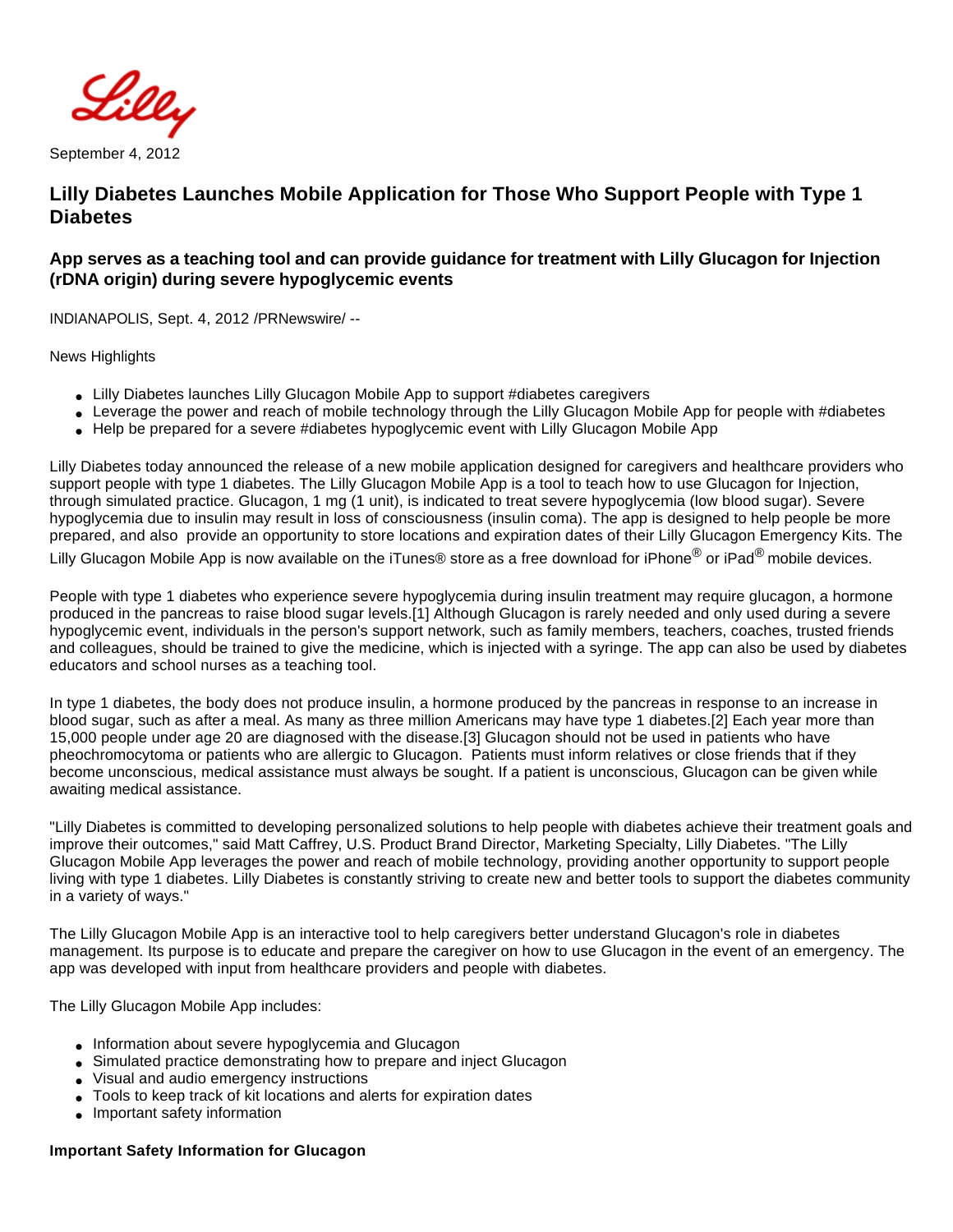## **What is the most important information about Glucagon?**

- Glucagon should not be used in patients with pheochromocytoma or who may be allergic to glucagon.
- Patients need to tell their healthcare provider if they have been diagnosed with or have been suspected of having an insulinoma as glucagon should be used cautiously in this situation.
- Anyone who may need to help patients during an emergency should become familiar with how to use glucagon before an emergency arises. Read the Information for the User provided in the kit.
- Patients need to make sure that relatives or close friends know that if they become unconscious, medical assistance must always be sought. If a patient is unconscious, glucagon can be given while awaiting medical assistance.
- The kit must not be used after the date stamped on the bottle label.
- Questions concerning the use of this product should be directed to a doctor, nurse or pharmacist.

**WARNING:** PATIENTS MAY BE IN A COMA FROM SEVERE HYPERGLYCEMIA (HIGH BLOOD GLUCOSE) RATHER THAN HYPOGLYCEMIA. IN SUCH A CASE, THE PATIENTS WILL NOT RESPOND TO GLUCAGON AND WILL REQUIRE IMMEDIATE MEDICAL ATTENTION.

#### **Who should not use glucagon?**

Glucagon should not be used in patients who have pheochromocytoma or who are allergic to glucagon.

#### **What should patients tell their doctor before taking glucagon?**

Patients should tell their doctor about all medical conditions and prescription and over-the-counter drugs. Patients should tell their doctor if they have been diagnosed with or have been suspected of having pheochromocytoma or an insulinoma.

#### **How should glucagon be used?**

- It is important to act quickly. Prolonged unconsciousness may be harmful.
- Family and friends need to know to turn the patient on their side to prevent choking if they are unconscious.
- The contents of the syringe are inactive and must be mixed with the glucagon in the accompanying bottle immediately before giving injection. Glucagon for Injection must not be prepared until it is ready to be used.
- Glucagon should not be used unless the solution is clear and of a water-like consistency.
- The usual adult dose is 1 mg (1 unit). For children weighing less than 44 lbs (20 kg), 1/2 adult dose (0.5 mg) is used. For children, 1/2 of the solution from the bottle (0.5 mg mark on syringe) should be withdrawn. The unused portion should be discarded.
- Patients should eat as soon as they awaken and are able to swallow. A doctor or emergency services must be informed immediately.

#### **What is some important Information about Low Blood Sugar (Hypoglycemia)?**

- Early symptoms of low blood sugar include: sweating, drowsiness, dizziness, sleep disturbances, palpitation, anxiety, tremor, blurred vision, hunger, slurred speech, restlessness, depressed mood, tingling in the hands, feet, lips, or tongue, irritability, lightheadedness, abnormal behavior, inability to concentrate, unsteady movement, headache, and personality changes. These symptoms may be different for each person and can happen suddenly.
- If low blood sugar is not treated, it may progress to severe low blood sugar that can include: disorientation, seizures, unconsciousness, and death
- Low blood sugar symptoms should be treated with a quick source of sugar which should always be carried with the patient. If symptoms do not improve or if the patient is unable to take a quick source of sugar, they should be treated with glucagon or with intravenous glucose at a medical facility.

#### **What are the possible side effects of glucagon?**

- Severe side effects are very rare, although nausea and vomiting may occur occasionally.
- A few people may be allergic to glucagon or to one of the inactive ingredients in glucagon, or may experience rapid heart beat for a short while.
- Patients who experience any other reactions which are likely to have been caused by glucagon should contact their doctor.

Patients and caregivers are encouraged to report negative side effects of Prescription drugs to the FDA. Visit [www.fda.gov/medwatch](http://www.fda.gov/medwatch) or call 1-800-FDA-1088.

#### **How should glucagon be stored?**